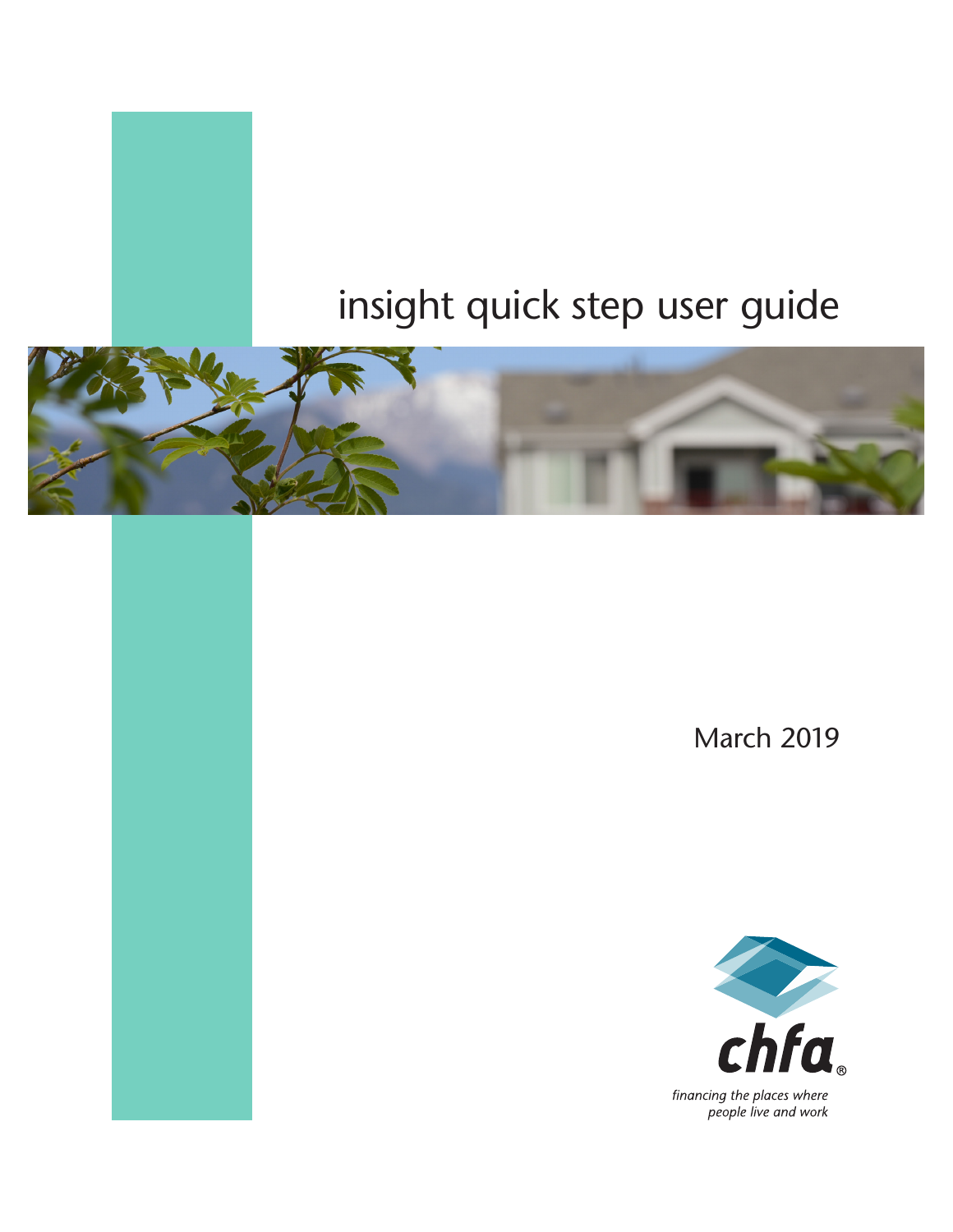## insight quick step user guide introduction and table of contents

#### introduction

Insight is a web-based application that allows CHFA's multifamily property owners, management agents, and business finance customers secured access to property, loan, and contact information.

External customers will initially log into the application with a user ID assigned by the system administrator and a system-generated password, which may be later changed by the user.

The latest version of Insight offers the same great account maintenance functionality in a more user-friendly format.

Enhancements include:

- New design and navigation features to easily find information
- Expanded browser compatibility to include Google Chrome, Firefox, Safari, in addition to Internet Explorer

For more information, please contact us at cssupport@chfainfo.com.

#### table of contents

| 1. Login                         | 2 |
|----------------------------------|---|
| 2. Home page                     | 3 |
| 3. Reviewing Documents           | 3 |
| 4. Uploading a Compliance Report | 4 |
| 5. Making a payment              | 7 |
| 6. Exporting transaction history | 9 |
| 7. Assistance                    | 9 |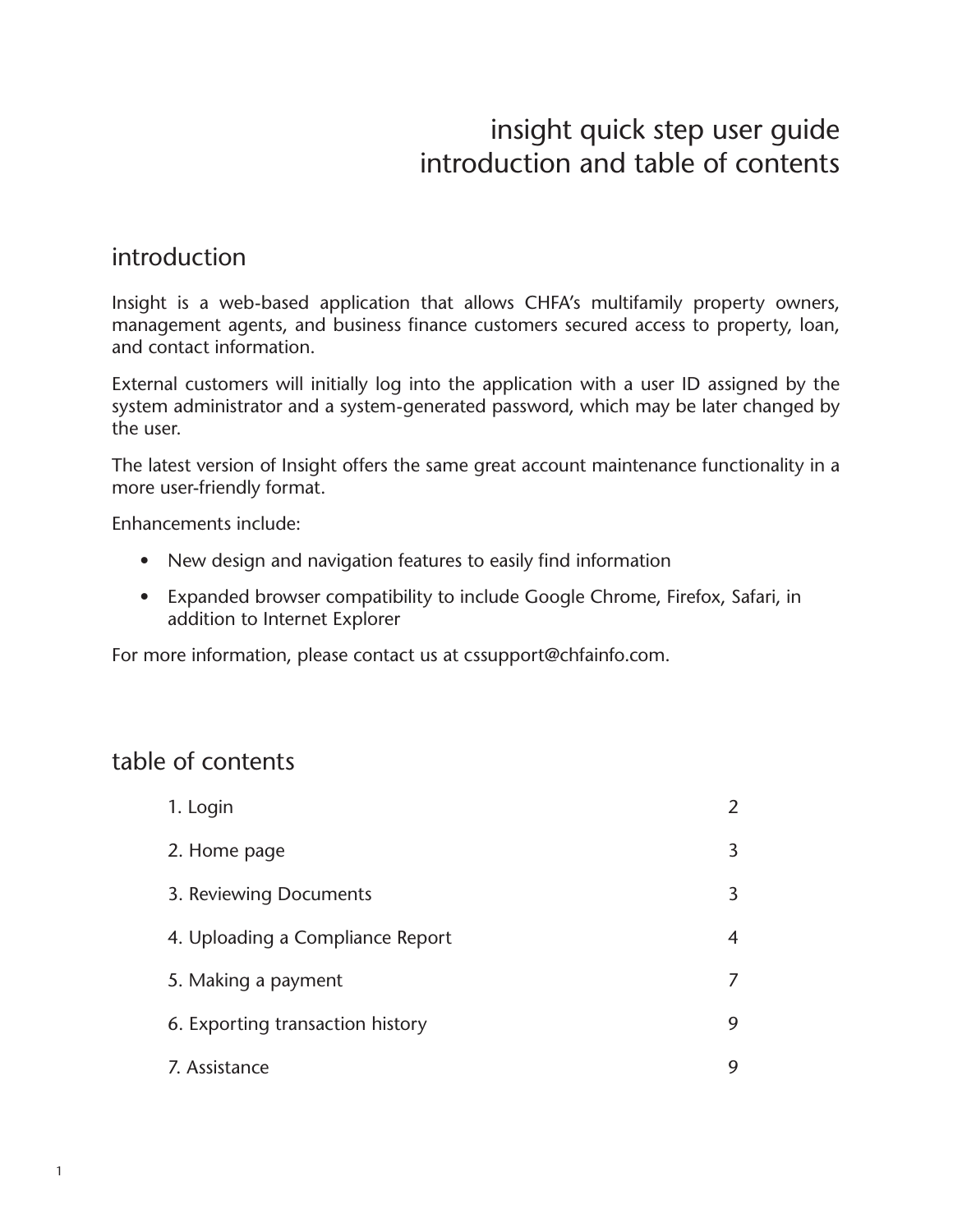To log into Insight, enter in your user name and password and press the "Log In" button. You can also recover your username and reset your password if you have forgotten them. If you are a new user to Insight and do not have a username/password, click on the "request a new user account" link.

| insight                                                                              |                                                                                                                                                                                                                                                                                                                                                                                                                                                                                                                                                             |                                                                                                                                        | chfainfo.com                                                   |  |
|--------------------------------------------------------------------------------------|-------------------------------------------------------------------------------------------------------------------------------------------------------------------------------------------------------------------------------------------------------------------------------------------------------------------------------------------------------------------------------------------------------------------------------------------------------------------------------------------------------------------------------------------------------------|----------------------------------------------------------------------------------------------------------------------------------------|----------------------------------------------------------------|--|
| insight                                                                              |                                                                                                                                                                                                                                                                                                                                                                                                                                                                                                                                                             |                                                                                                                                        |                                                                |  |
|                                                                                      |                                                                                                                                                                                                                                                                                                                                                                                                                                                                                                                                                             |                                                                                                                                        |                                                                |  |
| <b>User Name</b>                                                                     |                                                                                                                                                                                                                                                                                                                                                                                                                                                                                                                                                             | New to Insight?                                                                                                                        |                                                                |  |
| User Name                                                                            |                                                                                                                                                                                                                                                                                                                                                                                                                                                                                                                                                             | Once your account is created, return here to login.                                                                                    | If you are new to Insight, you can request a new user account. |  |
| Password                                                                             |                                                                                                                                                                                                                                                                                                                                                                                                                                                                                                                                                             | <b>Forgot Your Password?</b>                                                                                                           |                                                                |  |
| Password                                                                             |                                                                                                                                                                                                                                                                                                                                                                                                                                                                                                                                                             |                                                                                                                                        | If you have forgot your password or password expired, please   |  |
| Log-In                                                                               |                                                                                                                                                                                                                                                                                                                                                                                                                                                                                                                                                             | click here to reset your password.<br><b>Forgot Your User Name?</b><br>If you have forgotten your user name click here to recover your |                                                                |  |
|                                                                                      | For more information, please contact support at cssupport@chfainfo.com or 303.297.CHFA (2432)                                                                                                                                                                                                                                                                                                                                                                                                                                                               | user name.                                                                                                                             |                                                                |  |
|                                                                                      |                                                                                                                                                                                                                                                                                                                                                                                                                                                                                                                                                             |                                                                                                                                        |                                                                |  |
| colorado housing and finance authority                                               |                                                                                                                                                                                                                                                                                                                                                                                                                                                                                                                                                             |                                                                                                                                        |                                                                |  |
| 1981 Blake Street<br>Denver, Colorado 80202                                          | 348 Main Street<br>Grand Junction, Colorado 81501                                                                                                                                                                                                                                                                                                                                                                                                                                                                                                           |                                                                                                                                        |                                                                |  |
|                                                                                      |                                                                                                                                                                                                                                                                                                                                                                                                                                                                                                                                                             |                                                                                                                                        | $\sum_{chfa}$                                                  |  |
| 303.297.chfa (2432)<br>800.877.chfa (2432) toll free<br>800.659.2656 tdd             | 970.241.2341<br>800.877.8450 toll free                                                                                                                                                                                                                                                                                                                                                                                                                                                                                                                      |                                                                                                                                        |                                                                |  |
| www.chfainfo.com                                                                     |                                                                                                                                                                                                                                                                                                                                                                                                                                                                                                                                                             |                                                                                                                                        |                                                                |  |
| 1981 Blake Street, Denver, Colorado 80202-1272, available weekdays 8:00am to 5:00pm. | With respect to its programs, services, activities, and employment practices, Colorado Housing and Finance Authority does not discriminate on the basis of race, color, religion,<br>sex, age, national origin, disability, or any other protected classification under federal, state, or local law. Requests for reasonable accommodation, the provision of auxiliary aids,<br>or any complaints alleging violation of this nondiscrimination policy should be directed to the Nondiscrimination Coordinator, 1.800.877.2432, TDD/TTY 800.659.2565, CHFA, |                                                                                                                                        | terms and conditions<br>privacy and security<br>policy         |  |
|                                                                                      |                                                                                                                                                                                                                                                                                                                                                                                                                                                                                                                                                             |                                                                                                                                        |                                                                |  |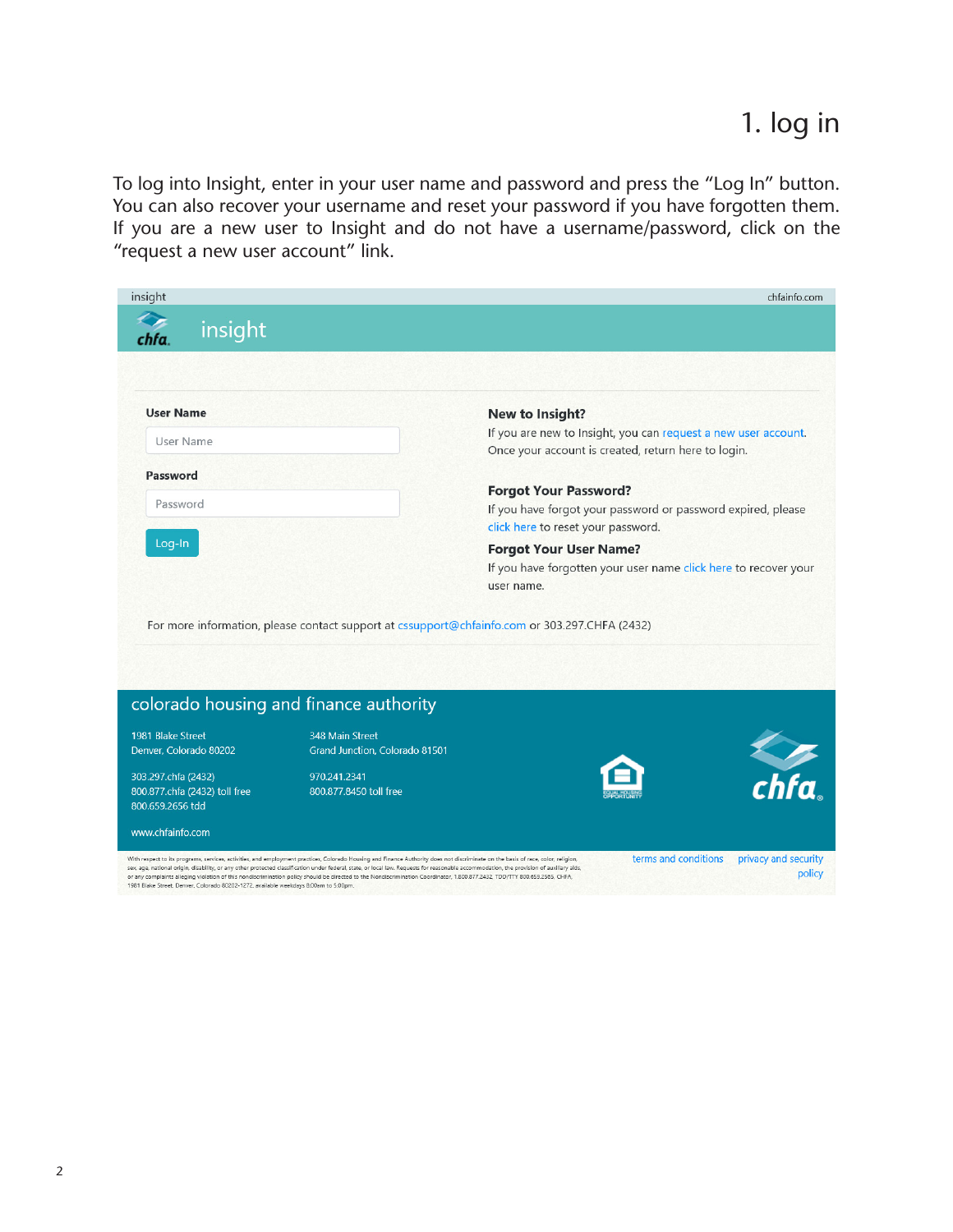## 2. home page

Your home page will differ depending on what type of customer you are (business finance vs. multifamily). You may filter your display list by the info listed in the columns. To view more information for a property or a loan, hover over the action icons to see the name of the page you will be navigated to, then left click.

|         | <b>Property Number Actions</b> |       |
|---------|--------------------------------|-------|
| 9701-33 |                                | ≡■▲■△ |
|         | <b>Actions</b>                 |       |
|         | 追帰に回                           |       |
|         | 這麼吃個                           |       |

# 3. reviewing documents

Various property documents are available to view and download from Insight, including:

- Previous Annual Submissions
- Governing Documents (LURA, CHFA Regulatory Agreement, etc.)
- Management Review reports
- Reserve Account statements
- Section 8 voucher and contract documents
- a. Documents are viewable by individual property. To the right of the Property Number, click the "Documents" icon under Actions.

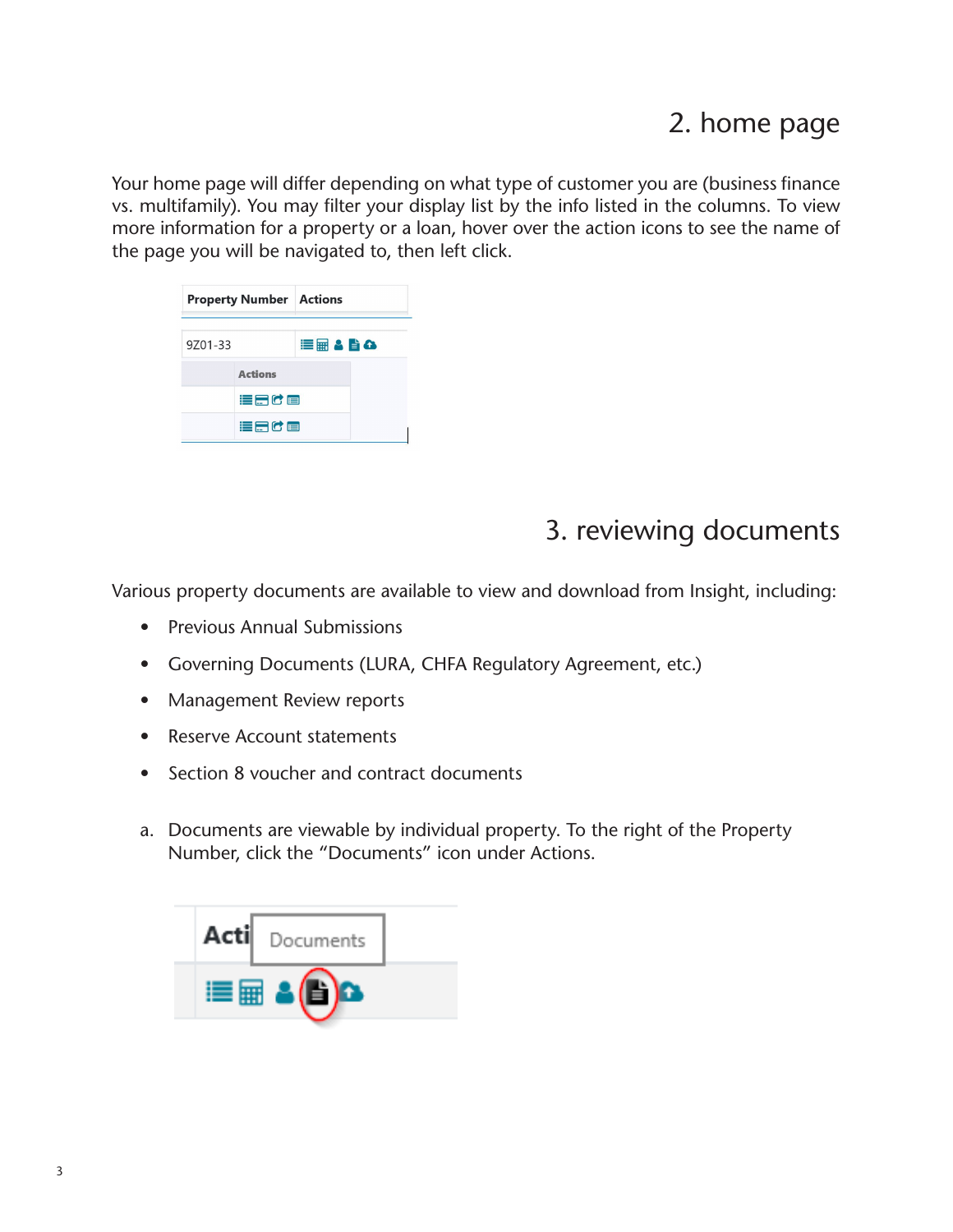b. In the "property documents" window that opens, you may select a group of documents from the drop-down menu, or search for a specific document in the Search box. Once a list of documents appears, click on the document Name in blue to open the document.

| property documents     |                               |                                                                  |       |
|------------------------|-------------------------------|------------------------------------------------------------------|-------|
| AM-Submissions         | Q<br>◡<br>×                   | Find a Document                                                  | ×     |
| Group                  | Type                          | <b>C</b> Name                                                    |       |
| AM-Submissions         | AM-Owner Cert Cont Prog Compl | 2013 - am-owner cert cont prog compl -<br>$1/15/2014 -$          |       |
| AM-Submissions         | AM-Owner Cert Cont Prog Compl | 2014 - am-owner cert cont prog compl -<br>$1/27/2015 -$          |       |
| <b>AM-Submissions</b>  | AM-Owner Cert Cont Prog Compl | 9z00-609 - 2015 - am-owner cert cont prog<br>compl - 1/20/2016 - |       |
| AM-Submissions         | AM-Owner Cert Cont Prog Compl | 9z00-609 - 2016 - am-owner cert cont prog<br>compl - 1/12/2017 - |       |
| AM-Submissions         | AM-Owner Cert Cont Prog Compl | 9z00-609 - 2017 - am-owner cert cont prog<br>compl - 1/11/2018 - |       |
| AM-Submissions         | AM-Owner Cert Cont Prog Compl | 9z00-634 - 2007 - am-owner cert cont prog<br>compl - 6/18/2008 - |       |
| AM-Submissions         | AM-Owner Cert Cont Prog Compl | 9z00-634 - 2007 - am-owner cert cont prog<br>$10000$ $10000$     |       |
| Showing 43 to 49 of 51 |                               | 8<br>Previous<br>5<br>6<br>$\cdots$                              | Next  |
|                        |                               |                                                                  | Close |

## 4. uploading a compliance report

Uploading a compliance report (e.g., Annual Owner Certification, IRS form 8609, audited financial statements):

a. Reports are uploaded by individual property. Scroll down to find the property for which the report is being submitted. To the right of the Property Number, click the "Upload Documents" icon.

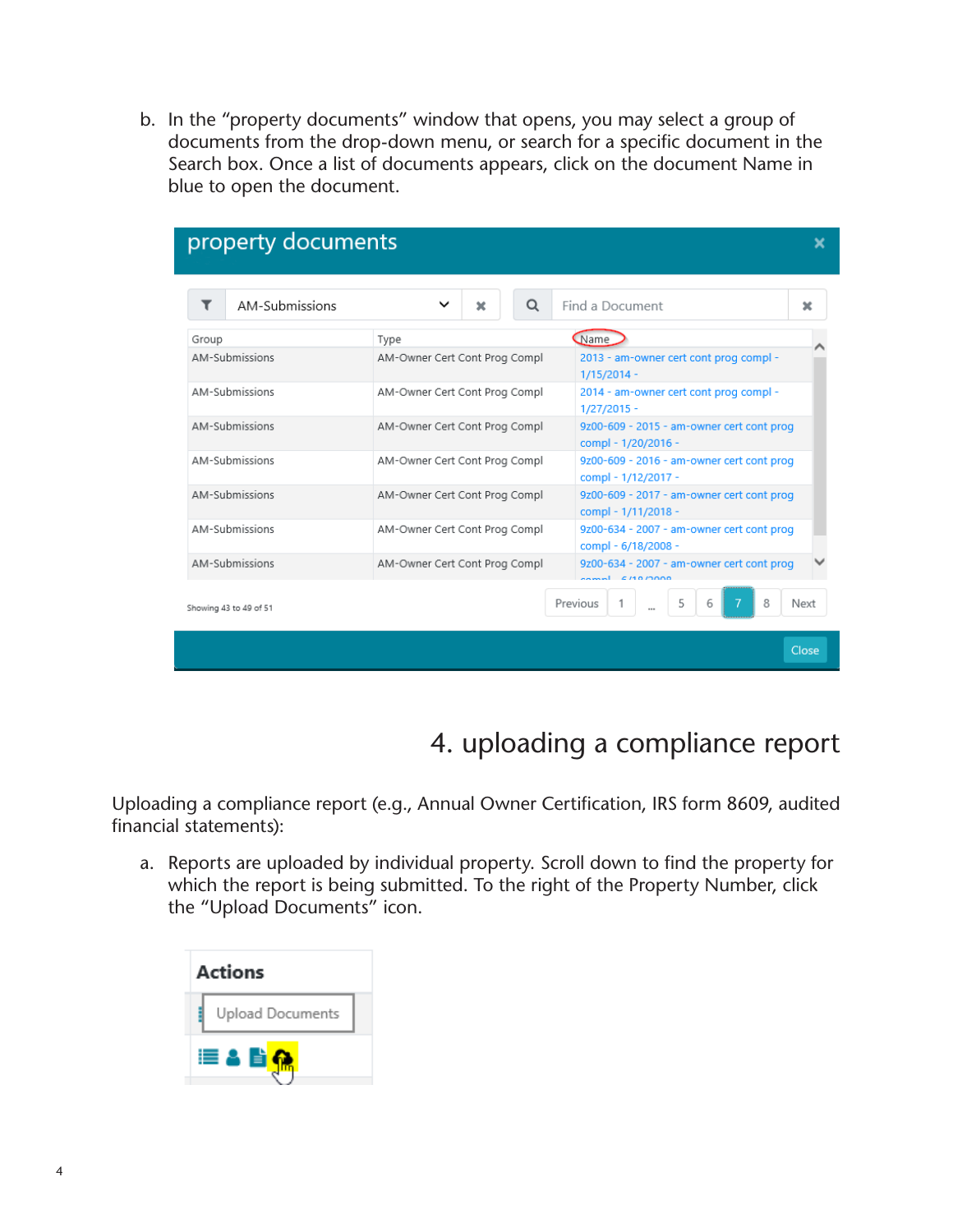- b. In the "property documents upload" window, select the "year to view" that applies to the report you are submitting. For example:
	- i. To submit an owner certification for the compliance period January 1 to December 31, 2018, select 2018.
	- ii. To submit a budget for fiscal year 2020, select 2020.



- c. The window will load a list of compliance report types and due dates by program. Scroll down to find the applicable program (CHFA loan, LIHTC, or RTC).
- d. Within each program group is a list of document types. For the Document type you are submitting, press the "select file" button.

| For Properties with Loans through CHFA<br>Document                                                                                                                                                                                                | Due Date                                                     |
|---------------------------------------------------------------------------------------------------------------------------------------------------------------------------------------------------------------------------------------------------|--------------------------------------------------------------|
| <b>Audited Financial Statements</b><br>Please select the correct calendar/fiscal year above for the statements you are<br>submitting.<br>select file                                                                                              | 90 days after the development's<br>calendar/ fiscal year end |
| IRS Form 8703 for Calendar Year<br>*Applicable to developments where CHFA served as the issuer of Private Activity<br>Bonds and lender. Please select the correct calendar year above for the<br>certification you are submitting.<br>select file | April 30                                                     |
| Operating Budget for Properties with 542(c) Risk Share Loans<br>Please select the correct calendar/fiscal year above for the budget you dre<br>submitting.<br>select file                                                                         | 60 days before the development's<br>calendar/fiscal year end |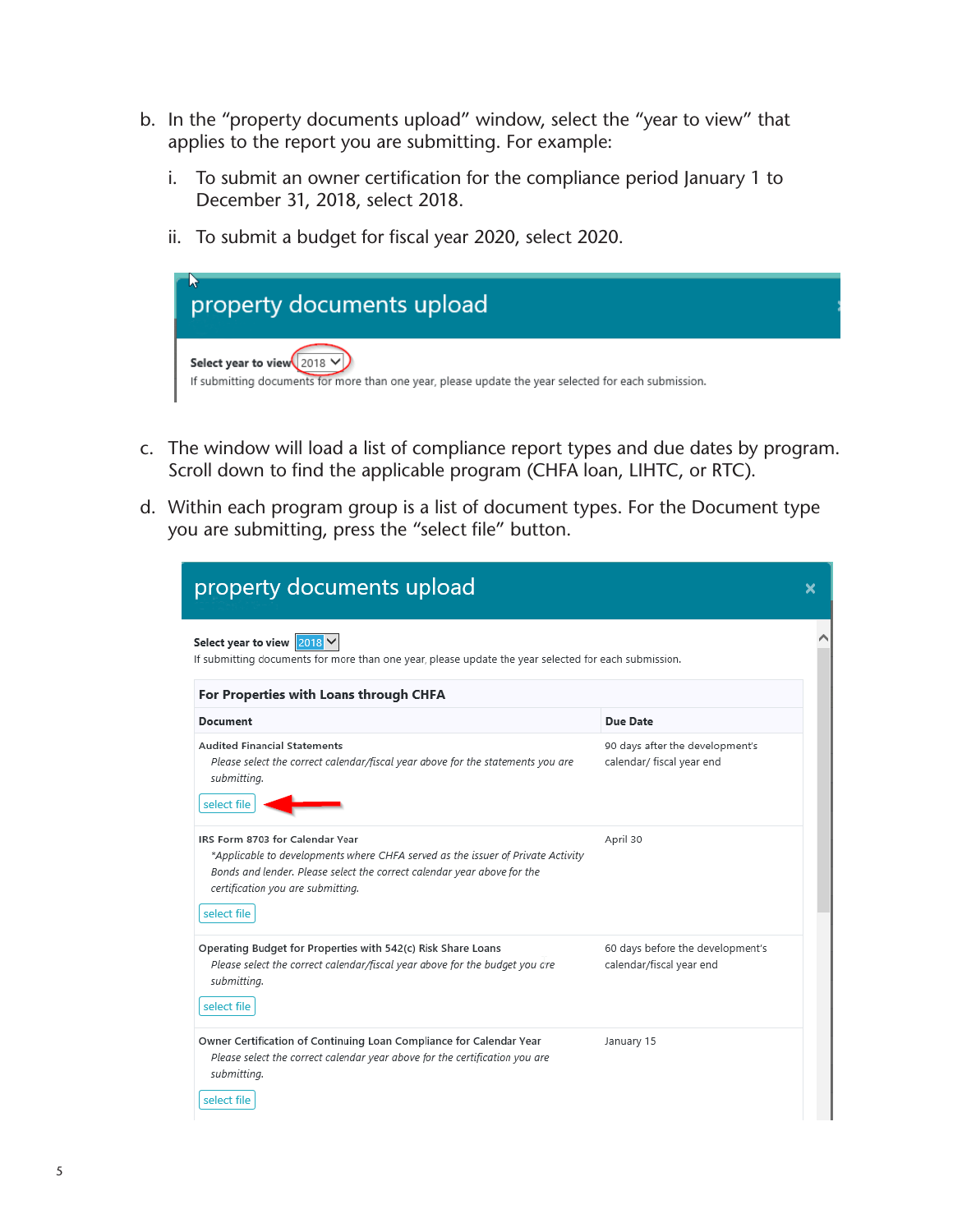- e. A "Choose File to Upload" window will open. Navigate to your report, highlight it, and click "Open."
- f. Your report will now appear in red in the "Property documents upload" window with a status of "upload pending."

**Audited Financial Statements** 

Please select the correct calendar/fiscal year above for the statements you are submitting.

2018 Audited Financial Statements.pdf select file remove upload pending

g. To upload to CHFA, click "Upload File(s)" at the bottom of the window. Once the upload is complete, the report will appear in green with a status indicating the upload date and time.



| Select year to view   2018 $\vee$<br>If submitting documents for more than one year, please update the year selected for each submission.                                                                                          |                                                              |
|------------------------------------------------------------------------------------------------------------------------------------------------------------------------------------------------------------------------------------|--------------------------------------------------------------|
| For Properties with Loans through CHFA                                                                                                                                                                                             |                                                              |
| Document                                                                                                                                                                                                                           | Due Date                                                     |
| <b>Audited Financial Statements</b><br>Please select the correct calendar/fiscal year above for the statements you are<br>submitting.                                                                                              | 90 days after the development's<br>calendar/ fiscal year end |
| 2018 Audited Financial Statements.pdf<br>upload on 3/14/2019 1:41:46 PM<br>select file                                                                                                                                             |                                                              |
| IRS Form 8703 for Calendar Year<br>*Applicable to developments where CHFA served as the issuer of Private Activity<br>Bonds and lender. Please select the correct calendar year above for the<br>certification you are submitting. | April 30                                                     |
| select file                                                                                                                                                                                                                        |                                                              |
| Operating Budget for Properties with 542(c) Risk Share Loans<br>Please select the correct calendar/fiscal year above for the budget you are<br>submitting.<br>select file                                                          | 60 days before the development's<br>calendar/fiscal year end |
|                                                                                                                                                                                                                                    |                                                              |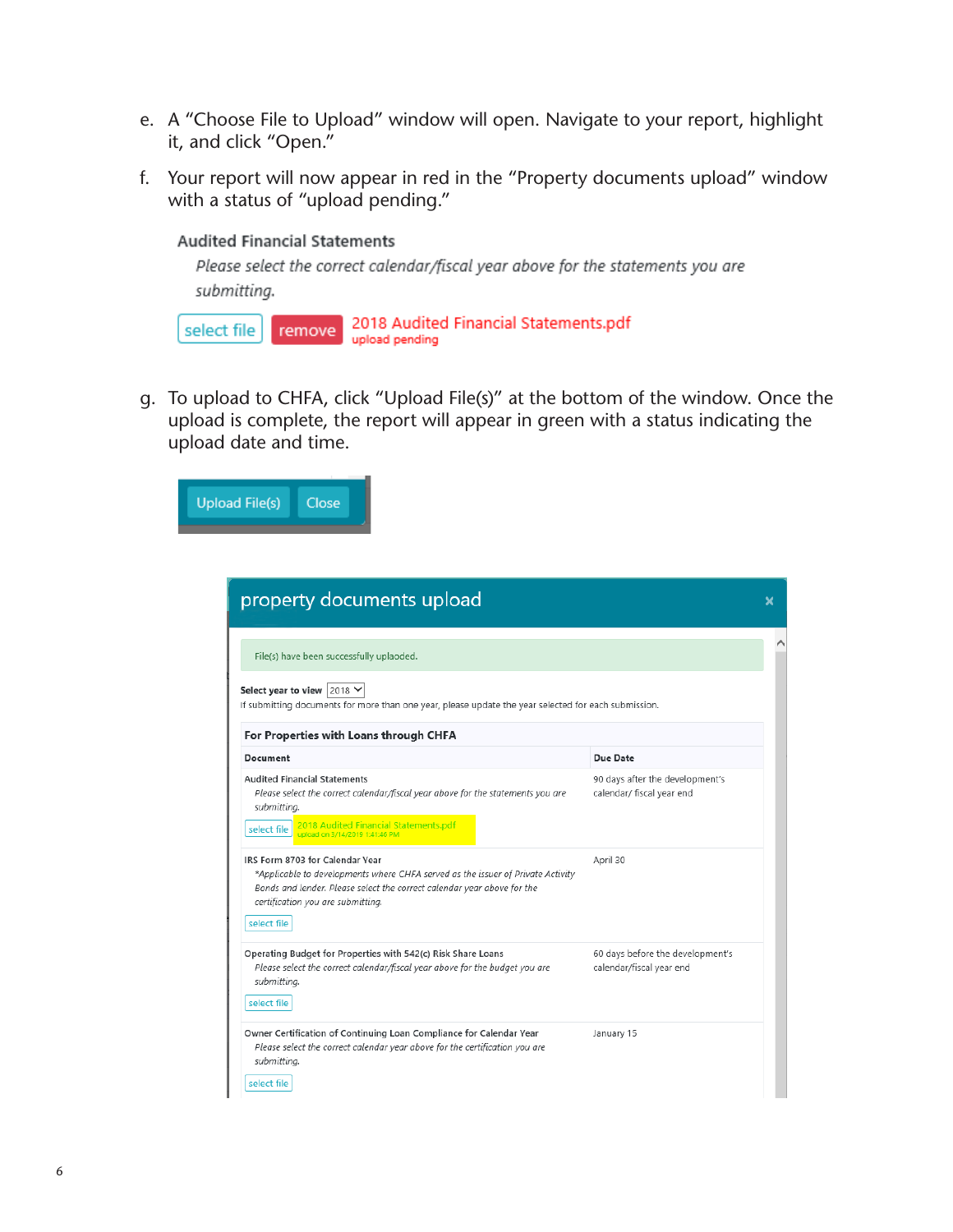- h. Once your report is uploaded, the Program Compliance Officer assigned to that property will receive a notice of the submission with 24 hours.
- i. Remember: if submitting reports for different years, update the "year to view" dropdown selection at the top of the "property documents upload" screen.

## 5. making a loan payment

a. Click on the "Make a Payment" icon and enter in all required fields in the "Submit Loan Payment" window then press "Submit Payment" button.

| loans       |                           |                |          |                                         |                |                |
|-------------|---------------------------|----------------|----------|-----------------------------------------|----------------|----------------|
| Loan Number | Type                      | <b>Balance</b> |          | Next Due Date Total Payment Due Officer |                | Make a Payment |
| 000654321   | BF EDF                    | \$649,652.03   | 8/1/2018 | \$9,142.06                              | Rhonda Housden | ≡⊜∝            |
| 0000123456  | BF NON PROFIT REAL ESTATE | \$920,487.21   | 8/1/2018 | \$6,356.72                              | Rhonda Housden | 漫画の画           |

| 000654321                                                | submit loan payment                  |                         | ×                                     |
|----------------------------------------------------------|--------------------------------------|-------------------------|---------------------------------------|
| payment details                                          |                                      |                         | * Indicates required fields.          |
| <b>○</b> Current Due<br>on 08/01/2018<br><b>Late Fee</b> | \$1,073.95<br>\$0.00                 |                         |                                       |
| <b>Total Payment:*</b><br>bank details                   | \$1,073.95                           |                         |                                       |
| <b>Bank Name*</b>                                        |                                      |                         |                                       |
| Routing Number*                                          |                                      | Confirm Routing Number* |                                       |
| Account Number*                                          |                                      | Confirm Account Number* |                                       |
| Account Type Checking                                    | Savings                              |                         | Locate Checking Account# and Routing# |
| contact info                                             |                                      |                         |                                       |
| Person Paying*                                           |                                      | Phone Number*           |                                       |
| Email Address*                                           |                                      | Confirm Email Address*  |                                       |
|                                                          | *I agree to the Terms and Conditions |                         | <b>Submit Payment</b>                 |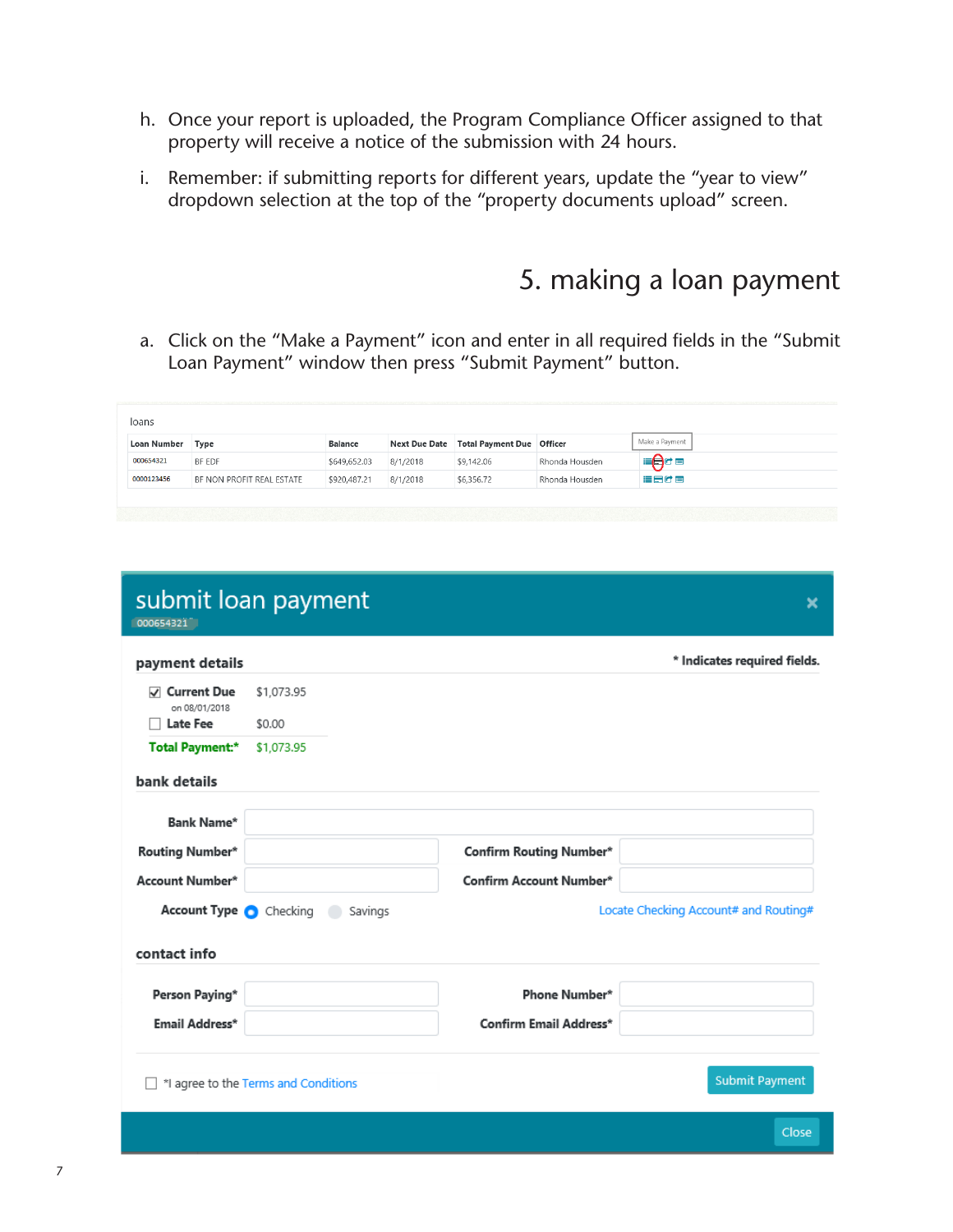b. When the payment confirmation window appears, verify that the information is correct and then press the "Make Payment" button. If changes need to be made, click on the "Back" button to navigate back to the previous window. An email verifying that the payment was completed will be sent to the email address that was entered in the contact info section.

| payment confirmation   |                                                                                                               |
|------------------------|---------------------------------------------------------------------------------------------------------------|
| <b>Total Payment</b>   | \$1,073.95                                                                                                    |
| <b>Bank Name</b>       | CHFA                                                                                                          |
| <b>Routing Number</b>  | 000067894                                                                                                     |
| <b>Account Number</b>  | 12345                                                                                                         |
| <b>Person Paying</b>   | Jane Doe                                                                                                      |
| <b>Contact Phone</b>   | 303-297-7432                                                                                                  |
| <b>EMail Address</b>   | janedoe@chfainfo.com                                                                                          |
|                        | Please review the payment information. If it is correct, please press the 'Make Payment' button to submit the |
| Thanks for using ePay. | payment. If there are any issues with the payment, CHFA will contact you.                                     |
|                        |                                                                                                               |





colorado housing and finance authority



Dear Jane Doe,

Thank you for using CHFA ePay.

Your payment for loan #XXXXXX9212 was submitted. The reference number for your payment is #323287. Please note that it may ta If you would like to set up an automated recurring monthly (ACH) payment, please email **cssupport@chfainfo.com** with your request. If you should have additional questions, please call 1-800-877-CHFA (2432) and ask for a Commercial Loan Servicing Representative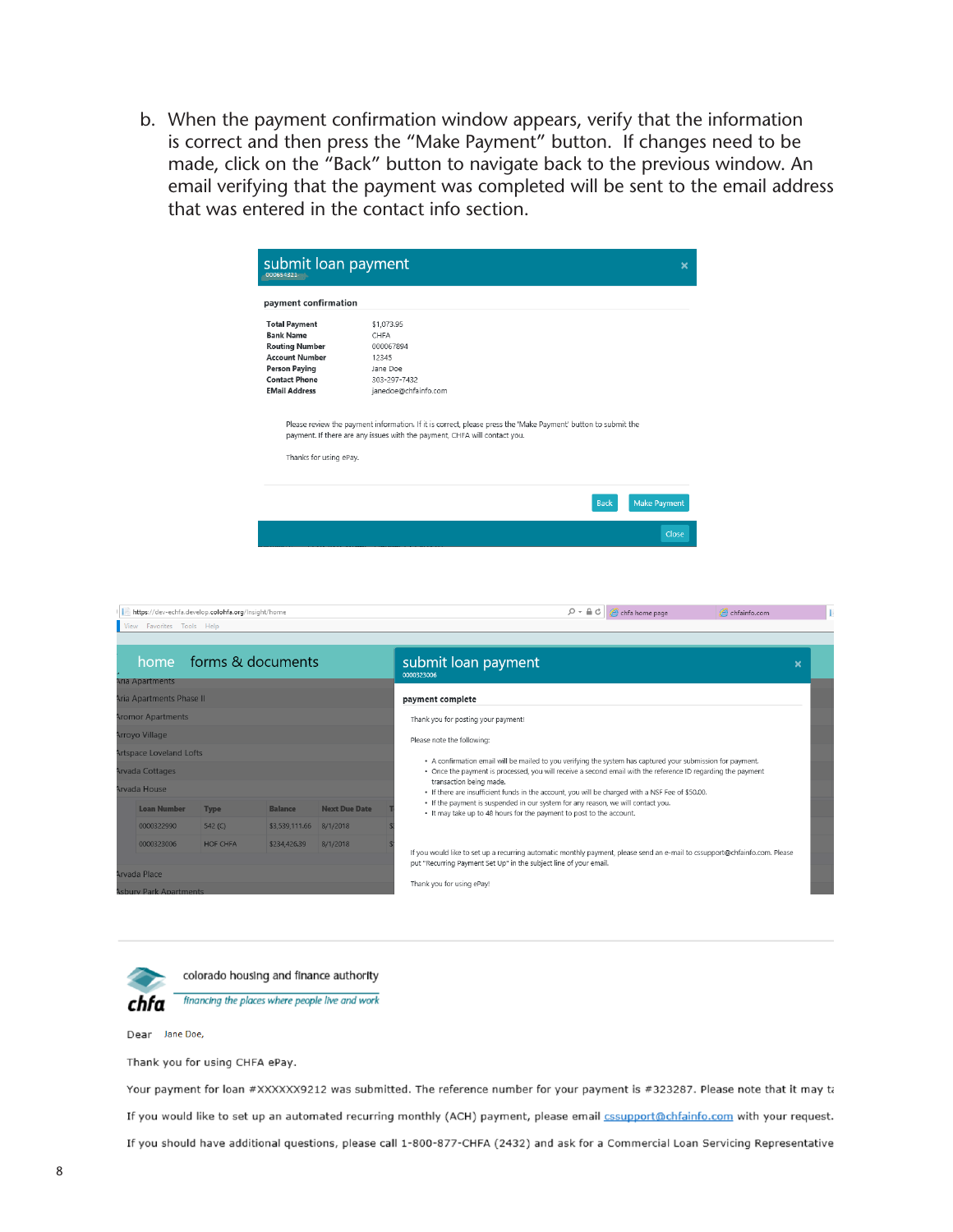## 6. exporting transaction history

To review and export transaction history please follow these steps:

a. From the loan grid click on the "Fees, Transactions and Disbursements" icon.



b. Click on the green export button.

| All Transactions       |        |                                     |  |
|------------------------|--------|-------------------------------------|--|
| Date                   | Amount | Type                                |  |
| 07/10/2018 \$4,248.08  |        | Principal Billing                   |  |
| 07/10/2018 \$19,170.19 |        | Interest Billing                    |  |
| 07/10/2018 \$2,291.51  |        | Replacement Reserve Account Deposit |  |
| 07/10/2018 \$578.17    |        | Hazard Insurance Assessment         |  |
| 07/10/2018 \$924.61    |        | Hazard Insurance Assessment         |  |

c. Loan transaction data will be exported. Latest 24 months' worth of transactions are available for export.

|                | А                               | B                                             | c                        | D |
|----------------|---------------------------------|-----------------------------------------------|--------------------------|---|
|                | TransactionDate TransactionType |                                               | <b>TransactionAmount</b> |   |
| $\overline{2}$ |                                 | 7/10/2018 Principal Billing                   | 4248.08                  |   |
| 3              |                                 | 7/10/2018 Interest Billing                    | 19170.19                 |   |
| 4              |                                 | 7/10/2018 Replacement Reserve Account Deposit | 2291.51                  |   |
| 5              |                                 | 7/10/2018 Hazard Insurance Assessment         | 924.61                   |   |
| 6              |                                 | 7/10/2018 Hazard Insurance Assessment         | 578.17                   |   |
| 7              |                                 | 7/10/2018 Tax Assessment                      | 2981.55                  |   |
| 8              |                                 | 7/10/2018 MI Assessment                       | 739.48                   |   |
| 9              |                                 | 7/3/2018 Principal Payment                    | 4225.2                   |   |
| 10             |                                 | 7/3/2018 Interest Payment                     | 19193.07                 |   |
| 11             |                                 | 7/3/2018 Hazard Insurance Payment             | 578.17                   |   |
| 12             |                                 | 7/3/2018 Hazard Insurance Payment             | 924.61                   |   |
| 13             |                                 | 7/3/2018 TAX PAYMENT                          | 2981.55                  |   |
| 14             |                                 | 7/3/2018 MI PAYMENT                           | 739.48                   |   |
| 15             |                                 | 7/3/2018 Replacement Reserve Account Payment  | 2291.51                  |   |
| 16             |                                 | 7/3/2018 Reserve Interest                     | 12.73                    |   |
| 17             |                                 | 6/9/2018 Principal Billing                    | 4225.2                   |   |
| 18             |                                 | 6/9/2018 Interest Billing                     | 19193.07                 |   |
| 19             |                                 | 6/9/2018 Replacement Reserve Account Deposit  | 2291.51                  |   |
| 20             |                                 | 6/9/2018 Hazard Insurance Assessment          | 578.17                   |   |

#### 5. assistance

If you have any questions about Insight, please contact your CHFA Commercial Loan Servicing representative, CHFA Compliance Officer, or email cssupport@chfainfo.com.